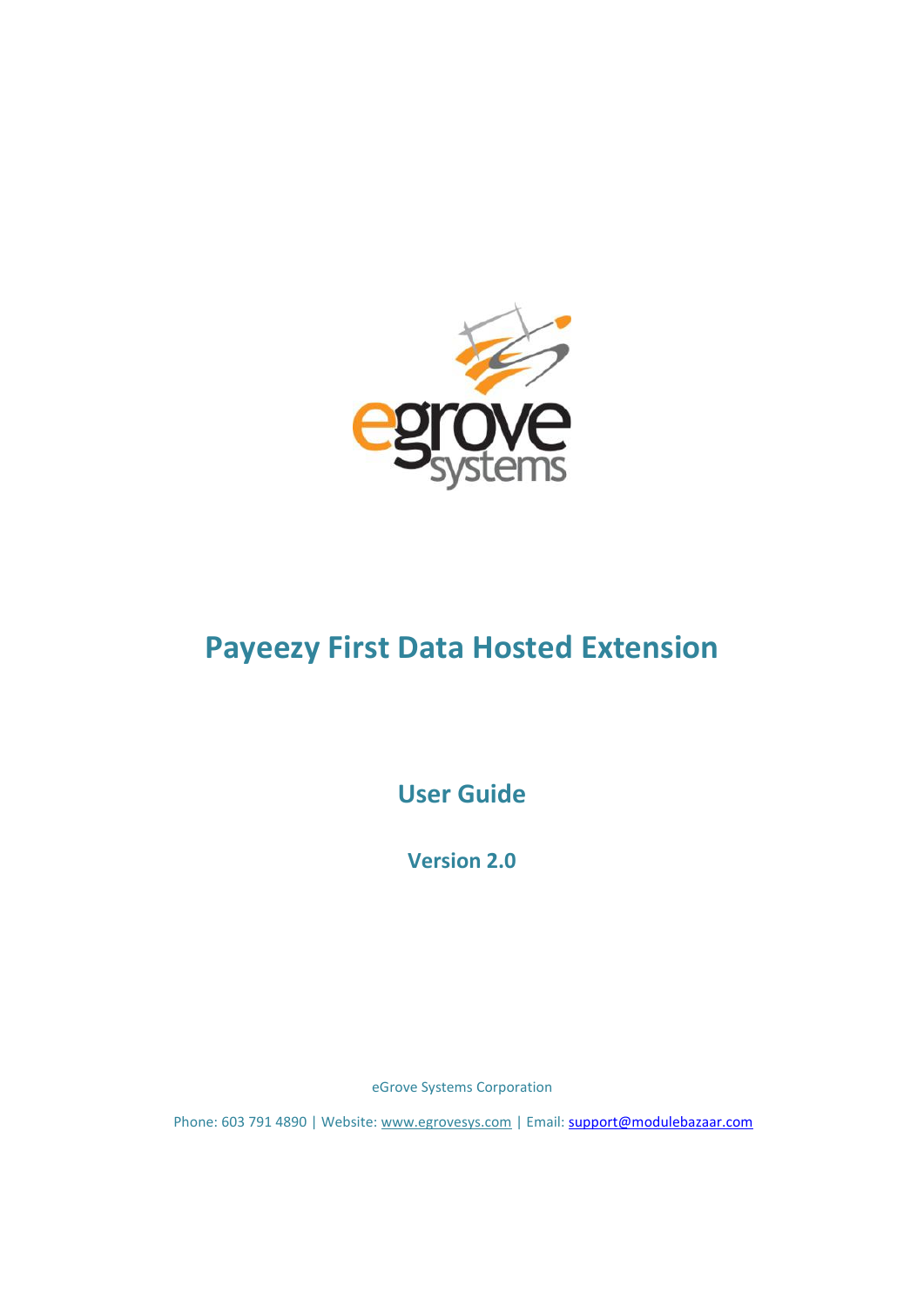

## <span id="page-1-0"></span>**Contents**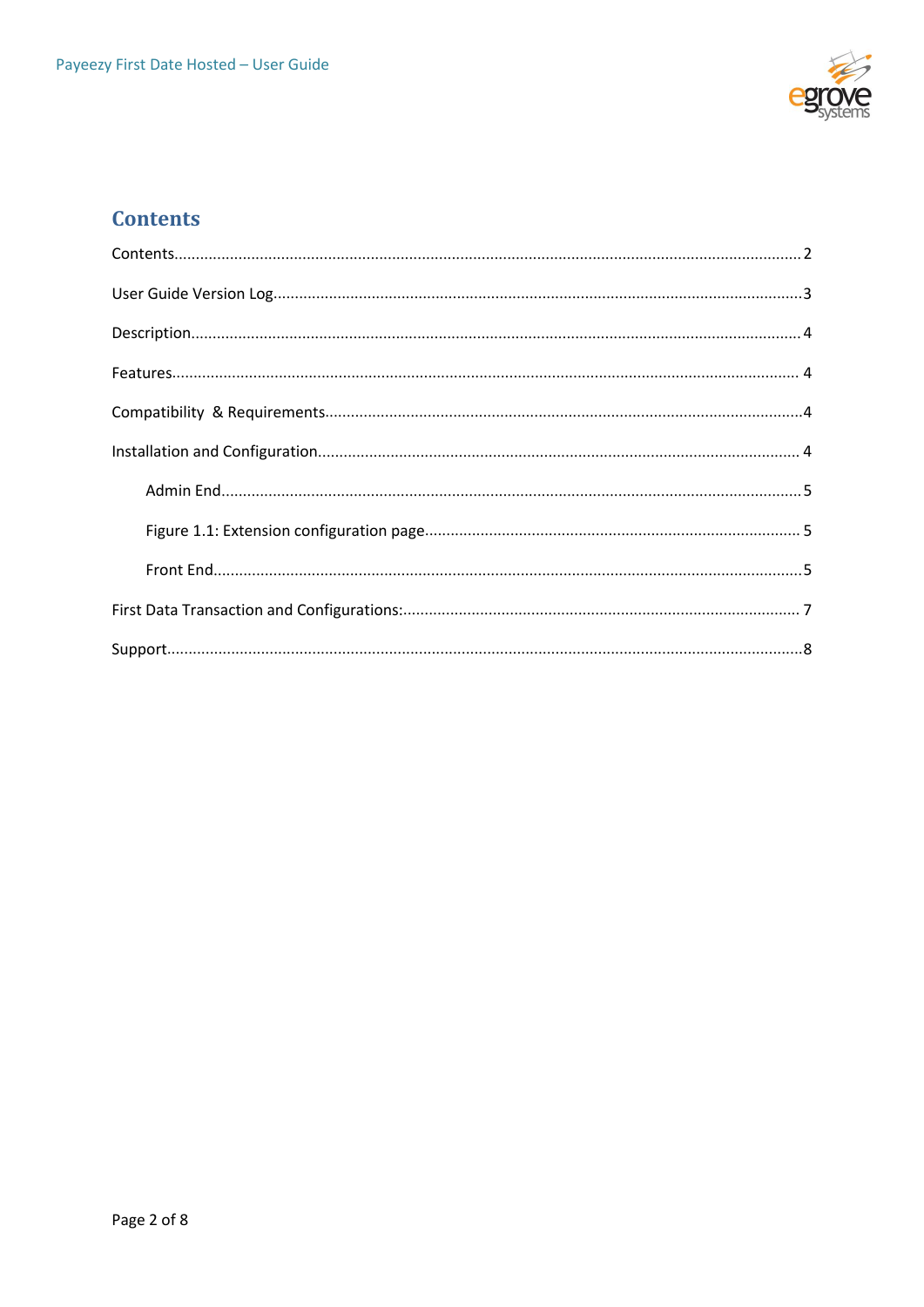

# <span id="page-2-0"></span>**User Guide Version Log**

| <b>Version No</b> | <b>Reason For Change</b> | <b>Date</b>  |
|-------------------|--------------------------|--------------|
| 1.0               | Initial Version          | Apr 13, 2016 |
| 2.0               | Updated - Magento 2      | Feb 26,2019  |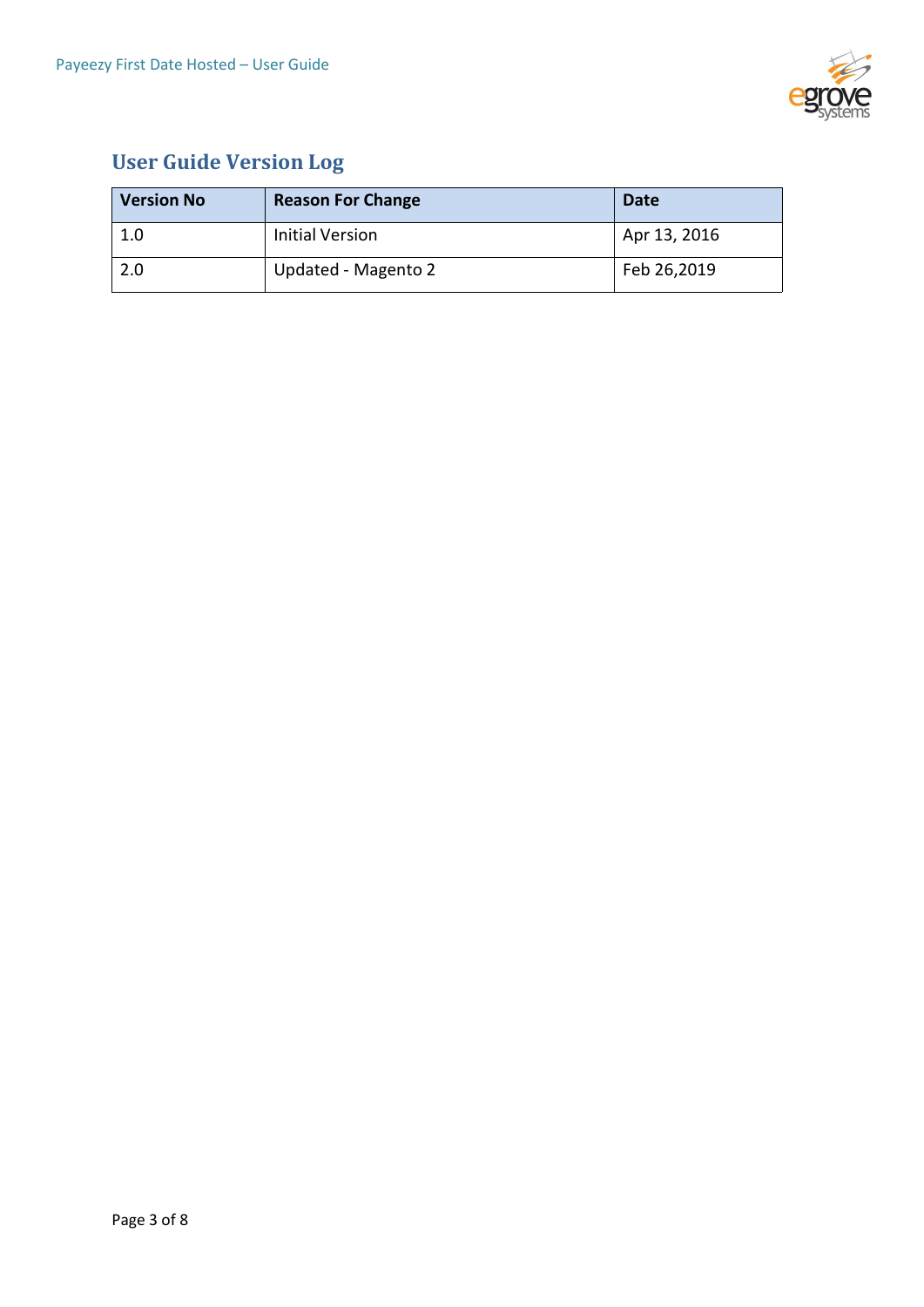

## <span id="page-3-0"></span>**Description**

The First data GGe4 hosted module can be integrated with the Magento 2 core credit card system by setting the default gateway to First data Global GGe4 Hosted payment gateway. The module collects the credit card details, validates and passes the data to First data in a secured way.

### <span id="page-3-1"></span>**Features**

Below listed are the features of First Data GGe4 Hosted,

- The module relies on a Magento 2 core credit module to collect and encrypt credit card information.
- The merchant can authorize only or authorize and capture the payment.
- The module does not store card information anywhere to pass PCI Compliance issues.
- The merchant can capture the authorized payments from the First data control panel.
- Level 3 card processing is available.

## <span id="page-3-2"></span>**Compatibility & Requirements**

The module is compatible with Magento Community Edition Version 2.0 and above.

### <span id="page-3-3"></span>**Installation and Configuration**

- Download the package and unzip Magento 2 firstdata gge4 hosted package.zip file and you can find egs\_Firstdatahosted.zip and Read me\_en.pdf
- Open Terminal and navigate to root folder
- Extract this egs Firstdatahosted.zip module.
- After extract of files and folders Clear Cache
- Run Setup upgrade from root (php bin/magento setup:upgrade)
- After Succesful upgrade process, clear cache,page\_cache,view\_preprocessed
- Give Full permission to magento root folder and var/genration module.
- After successful of installation, Check app/etc/config.php for Egs Firstdata.
- To enable payment method, Stores->Configuration->Payment Methods->Firstdatahosted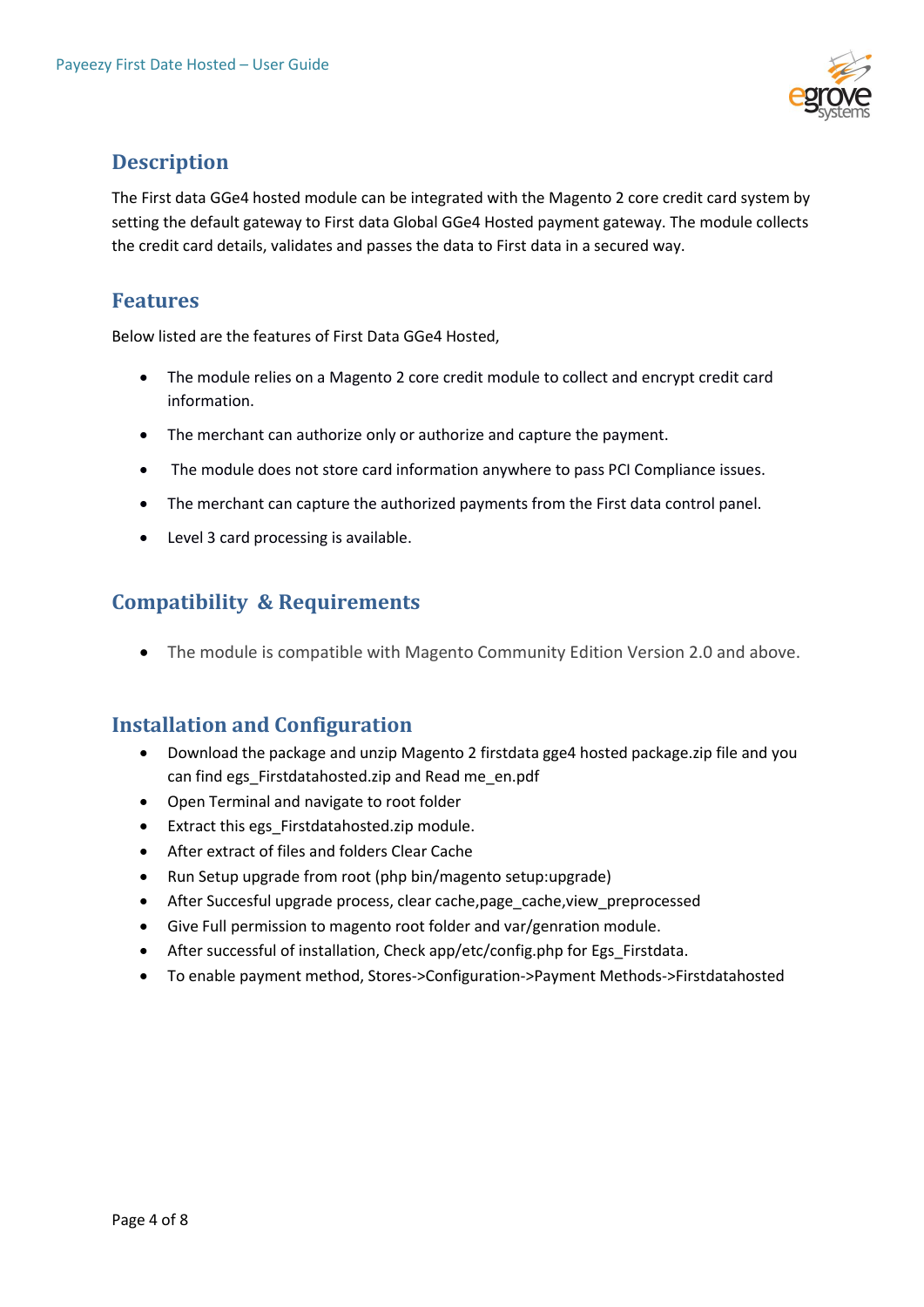

### <span id="page-4-0"></span>**Admin End**

| Firstdatahosted         |                                                                                       | $(\widehat{\phantom{a}})$ |
|-------------------------|---------------------------------------------------------------------------------------|---------------------------|
| Enabled                 | Yes<br>$\mathbf{v}$                                                                   | [WEBSITE]                 |
| Title                   | Firstdata                                                                             | [STORE VIEW]              |
| <b>Transaction Mode</b> | <b>Test Mode</b><br>$\mathbf v$<br>If you choose Live mode Must enter Orginal Details | [WEBSITE]                 |
| <b>Payment Login</b>    | HCO-MAHES-336                                                                         | [WEBSITE]                 |
| <b>Transaction Key</b>  | Kg7MMdfkOT5ZPNojKJRL                                                                  | [WEBSITE]                 |
| <b>Return Url</b>       | http://mage.opentestdrive.com/fd/hosted/index.php/c                                   | [WEBSITE]                 |
| <b>Currency Code</b>    | <b>US Dollar</b><br>$\mathbf{v}$                                                      | [WEBSITE]                 |
| <b>Transaction Type</b> | Authorize and Capture<br>$\mathbf{v}$                                                 | [WEBSITE]                 |
| New order status        | Complete<br>۳                                                                         | <b>TWEBSITET</b>          |

#### Stores >> Configuration >> Payment Methods >> Firstdatahosted

<span id="page-4-1"></span>Figure 1.1: Extension configuration page

#### <span id="page-4-2"></span>**Front End**

• Checkout page payment methods

| Shipping              | Review & Payments |
|-----------------------|-------------------|
| Payment               |                   |
| Firstdata             |                   |
| Check / Money order   |                   |
| Apply Discount Code v |                   |

Figure 2.1: Extension frontend checkout page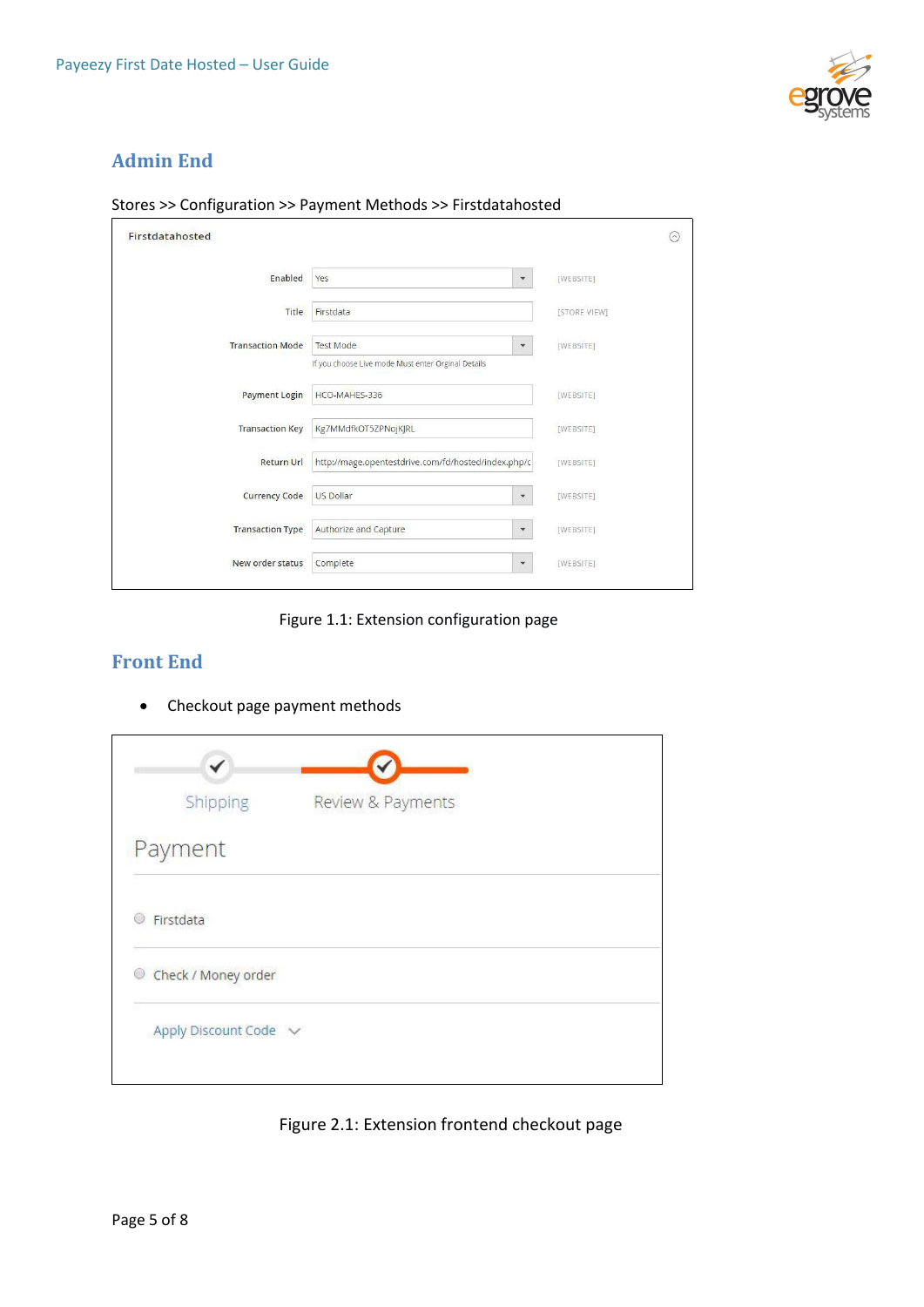

| Payment                                      |                    |
|----------------------------------------------|--------------------|
| Firstdata<br>$\circledcirc$                  |                    |
| My billing and shipping address are the same |                    |
| egrove test                                  |                    |
| 777 Washington Road #5                       |                    |
| Parlin, New Jersey 08859                     |                    |
| <b>United States</b>                         |                    |
| 8965896598                                   |                    |
|                                              | <b>Place Order</b> |

Figure 2.2: Extension frontend checkout page

Redirected to First Data payment page

| <b>Review Your Order</b>         |            |        |
|----------------------------------|------------|--------|
| <b>Total Amount:</b>             | <b>USD</b> | 105.00 |
| <b>Pay With Your Credit Card</b> |            |        |
| <b>Cardholder Name</b>           |            |        |
| <b>Credit Card Number</b>        |            |        |
| <b>WISA DISCOVER</b>             |            |        |
| <b>Expiry Date (MMYY)</b>        |            |        |
| Pay With Your Credit Card        |            |        |
|                                  |            |        |

Figure 2.3: Firstdata payment page

Order confirmation page: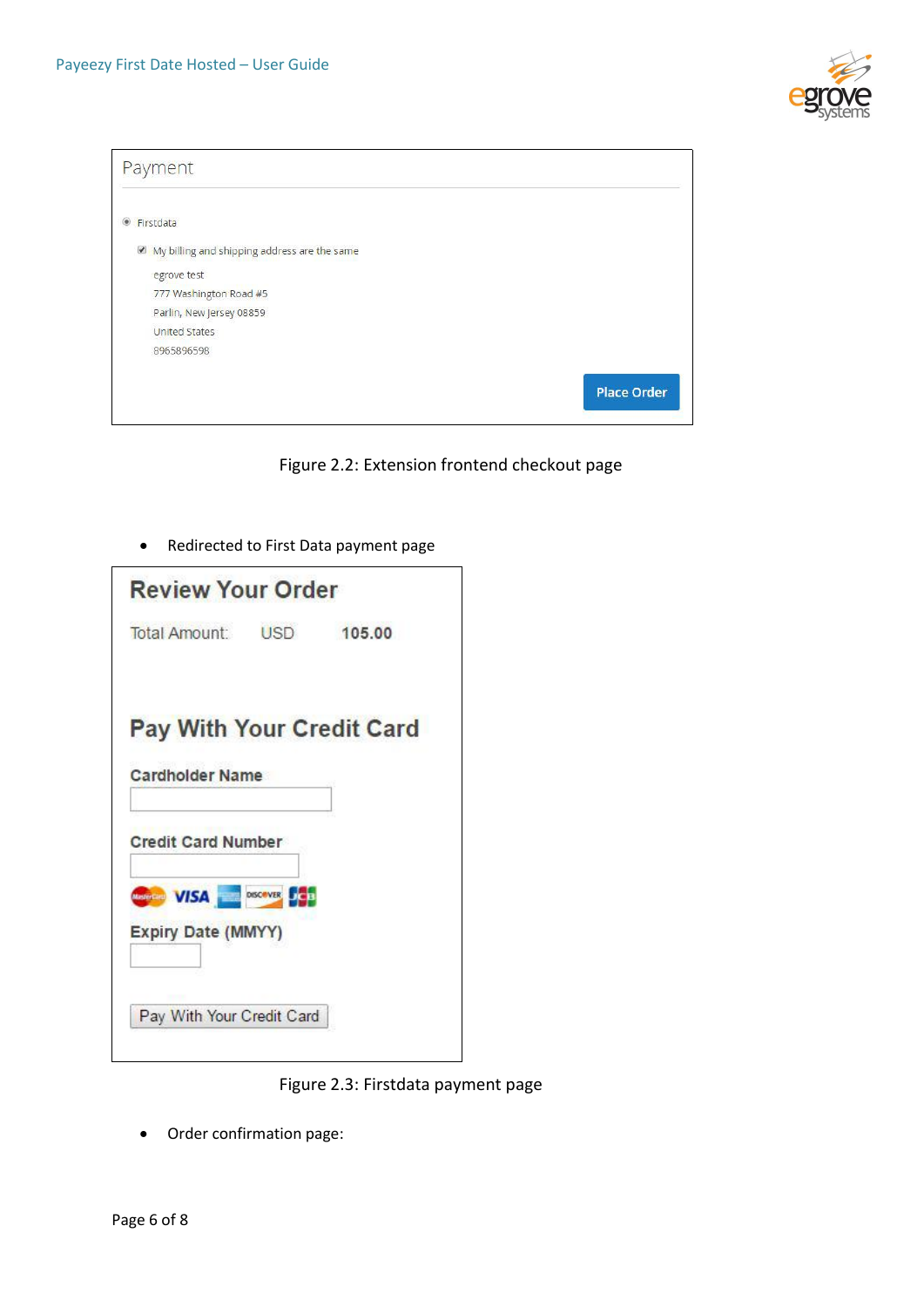



Figure 2.4: Order confirmation page

# <span id="page-6-0"></span>**First Data Transaction and Configurations:**

Firstdata Transactions page:

|                             | « Back 1 Day Forward 1 Day » |             |        |                             |        |                   |               |                           |            |         |               | = Test Transaction           |
|-----------------------------|------------------------------|-------------|--------|-----------------------------|--------|-------------------|---------------|---------------------------|------------|---------|---------------|------------------------------|
| Print Download CSV          |                              |             |        |                             |        |                   |               | Number of Transactions: 3 |            |         |               |                              |
| Actions                     | Card Holder                  | Card        | Amount | <b>Card Number</b>          | Expiry | Transaction       | <b>Status</b> | Time                      | Auth.      | Ref Num | Cust. Ref Num | User ID                      |
| K W / john                  |                              | <b>VISA</b> |        | 105.00 USD ###########1111  | 03/18  | Purchase          | ✓             | 2016/04/12 10:42:10 EDT   | ET114177 - |         | $\sim$        | mahesh DEMO0970 Payment Page |
| R V / john                  |                              | <b>VISA</b> |        | 315 00 USD ###########1111  | 03/18  | Purchase          |               | 2016/04/12 03:29:25 EDT   | ET170591 - |         | <b>Sec.</b>   | mahesh DEMO0970 Payment Page |
| $G$ $W$<br>$\boldsymbol{N}$ | iohn                         | <b>VISA</b> |        | 210.00 USD ############1111 | 03/18  | Pre-Authorization | $\checkmark$  | 2016/04/12 03:11:59 EDT   | ET134342 - |         | $\sim$        | mahesh DEMO0970 Payment Page |
| Print Download CSV          |                              |             |        |                             |        |                   |               | Number of Transactions: 3 |            |         |               |                              |

Figure 3.1: Firstdata transactions page

#### Firstdata Configuration:

| 1 General             |   |                                                                    |                                                                             |                                                                                                                                                               |
|-----------------------|---|--------------------------------------------------------------------|-----------------------------------------------------------------------------|---------------------------------------------------------------------------------------------------------------------------------------------------------------|
| 2. Payment Types      |   | <b>Hash Calculator</b>                                             |                                                                             |                                                                                                                                                               |
| 3. Pay Now/Donate Now |   |                                                                    |                                                                             | This section contains the hash calculation tool which can be used by developers to compare their calculation of the x fp hash value with Payment Page's value |
| 4. Receipt Page       |   | (w) View help for this section in the knowledge base               |                                                                             |                                                                                                                                                               |
| 5. Receipt Emails     |   | <b>Hash Calculator</b>                                             |                                                                             |                                                                                                                                                               |
| 6. Recurring          |   |                                                                    |                                                                             |                                                                                                                                                               |
| 7. Customize Form     |   | Please enter the test request values to generate a hash.           |                                                                             |                                                                                                                                                               |
| 8. Appearance         |   | Login (x_login)                                                    | HCO-MAHES-336                                                               |                                                                                                                                                               |
| 9. Security           |   | Note: This value is obtained from the Payment Page                 |                                                                             |                                                                                                                                                               |
| 10. Hash Calculator   |   | Transaction Key                                                    | Kg7MMdfkOT5ZPNojKJRL                                                        |                                                                                                                                                               |
|                       |   |                                                                    | Note: This value is obtained from the Paymont Page configuration (Keys tab) |                                                                                                                                                               |
|                       |   | Sequence (x_fp_sequence)                                           |                                                                             |                                                                                                                                                               |
|                       |   | Note: This value is required.                                      |                                                                             |                                                                                                                                                               |
|                       | ↳ | Timestamp (x_fp_timestamp)<br>Note: This value is required.        |                                                                             |                                                                                                                                                               |
|                       |   |                                                                    |                                                                             |                                                                                                                                                               |
|                       |   | Amount (x_amount)                                                  |                                                                             |                                                                                                                                                               |
|                       |   | Note: This value is required.                                      |                                                                             |                                                                                                                                                               |
|                       |   | Currency (x_currency_code)                                         |                                                                             |                                                                                                                                                               |
|                       |   | Note: This value is optional.                                      |                                                                             |                                                                                                                                                               |
|                       |   | Hash (x_fp_hash)                                                   |                                                                             | Generate Hash Clear                                                                                                                                           |
|                       |   | Note                                                               |                                                                             |                                                                                                                                                               |
|                       |   | HMAC-MD5 is calculated with arguments<br>HMAC-MD5(transaction-key, | "x_login^x_fp_sequence^x_fp_timestamp^x_amount^x_currency_code")            |                                                                                                                                                               |
|                       |   | « Previous                                                         |                                                                             |                                                                                                                                                               |